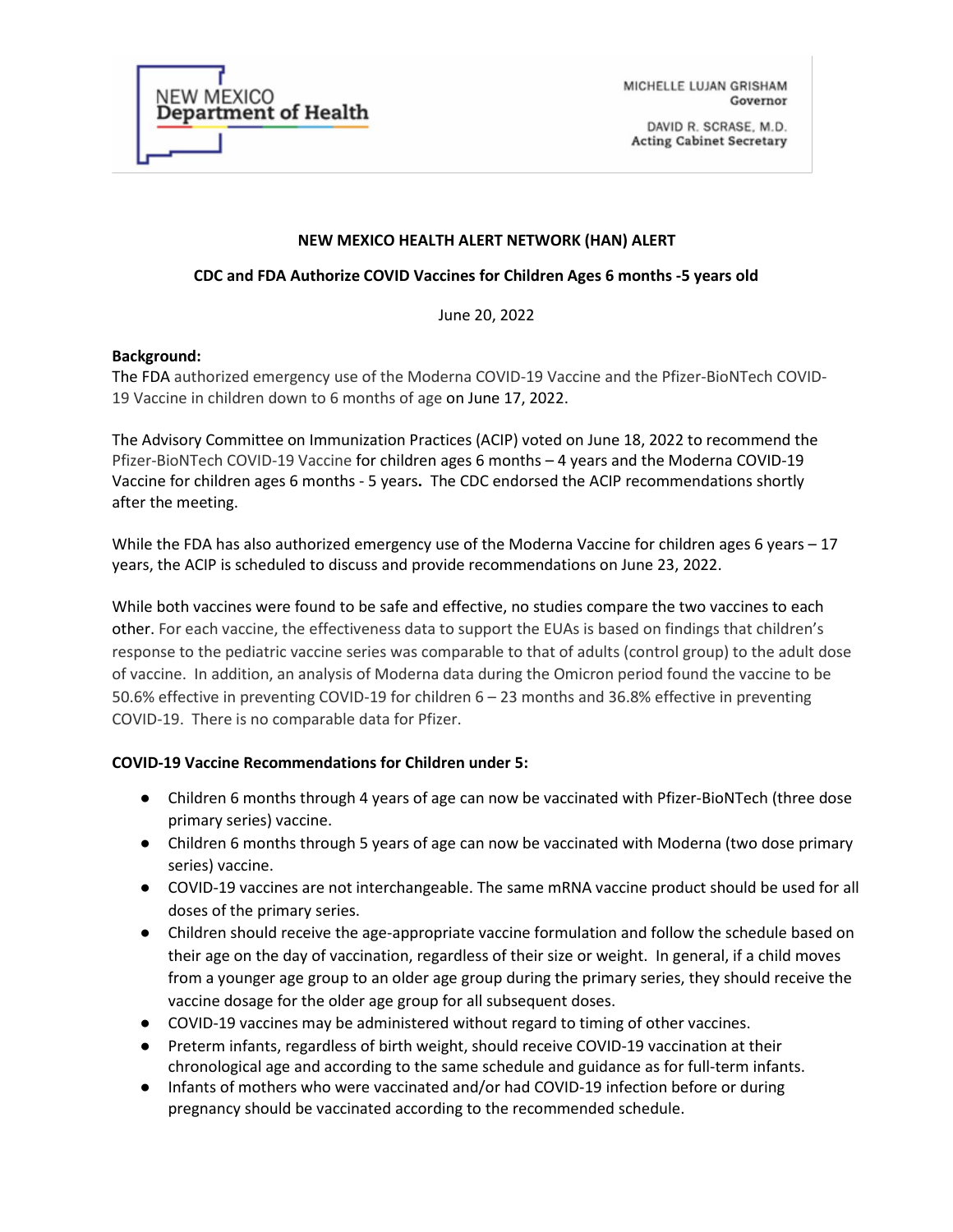● All children, including children who have already had COVID-19, should get vaccinated.

# **Moderna COVID-19 Vaccine for ages 6 months – 5 years:**

- The Moderna vaccine is administered as a primary series of two doses given 4 weeks apart. CDC allows that up to an 8-week interval between doses may be optimal for people ages 6 months  $-64$ years (and especially males 12 – 39 years) who are not immune compromised.
- This formulation is in a vial with a **dark blue cap** and label with a magenta border.
- The dosage for this formulation is 25 µg (contained in 0.25mL) for both doses.
- For children ages 6 months 5 years who are moderately to severely immune compromised, a *third primary series dose* (25 µg, 0.25 mL) should be provided one month after the second dose.
- Individuals who will turn from 5 years to 6 years of age between doses in the primary series may receive, for any dose in the primary series, either:
	- 1. Moderna COVID-19 Vaccine for individuals 6 months through 5 years of age (0.25 mL dose; 25 µg) in vials with dark blue caps and labels with a magenta border; OR
	- 2. Either of the Moderna vaccine products for children ages  $6 11$  years (50 µg contained in 0.5ml) which have been FDA authorized and are expected to be endorsed by the CDC by the end of the week.
- No booster dose is authorized for this age group.

# **Pfizer-BioNTech COVID-19 Vaccine for ages 6 months – 4 years:**

- The Pfizer-BioNTech Vaccine is administered as a three dose primary series.
- The initial two doses are administered three weeks apart followed by a third dose administered at least eight weeks after the second dose. CDC allows that up to an 8-week interval between doses may be optimal for people ages 6 months  $-64$  years (and especially males  $12 - 39$  years) who are not immune compromised.
- This formulation is in a vial with a **maroon cap** and must be diluted with 2.2 mL sterile 0.9% sodium chloride (provided) prior to use.
- $\bullet$  The dosage of this formulation is 3  $\mu$ g (contained in 0.2 ml) for all three doses.
- Individuals who will turn from 4 years to 5 years old between *any doses* in the primary series may receive *either*:
	- 1. A 2-dose primary series with the Pfizer-BioNTech COVID-19 Vaccine for individuals 5- 11 years of age **OR**
	- 2. A 3-dose primary series *initiated* with the Pfizer-BioNTech COVID-19 Vaccine for individuals 6 months through 4 years of age. Doses 2 and 3 may be with either the orange cap formulation for ages 5 – 11 years OR the maroon cap formulation for ages 6 months – 4years old.
- No booster dose is authorized for this age group and there is no additional dose for immune compromised children in this age group.
- An important note about Pfizer labeling: the vial and carton labels may state "for age 2y to < 5y," but the maroon cap vials can be used for individuals 6 months through 4 years of age.

#### **EPIDEMIOLOGY AND RESPONSE**

1190 St. Francis Drive, N1320 · Santa Fe, New Mexico · 87502-6110 (505) 827-0006 • FAX: (505) 827-2110 • www.nmhealth.org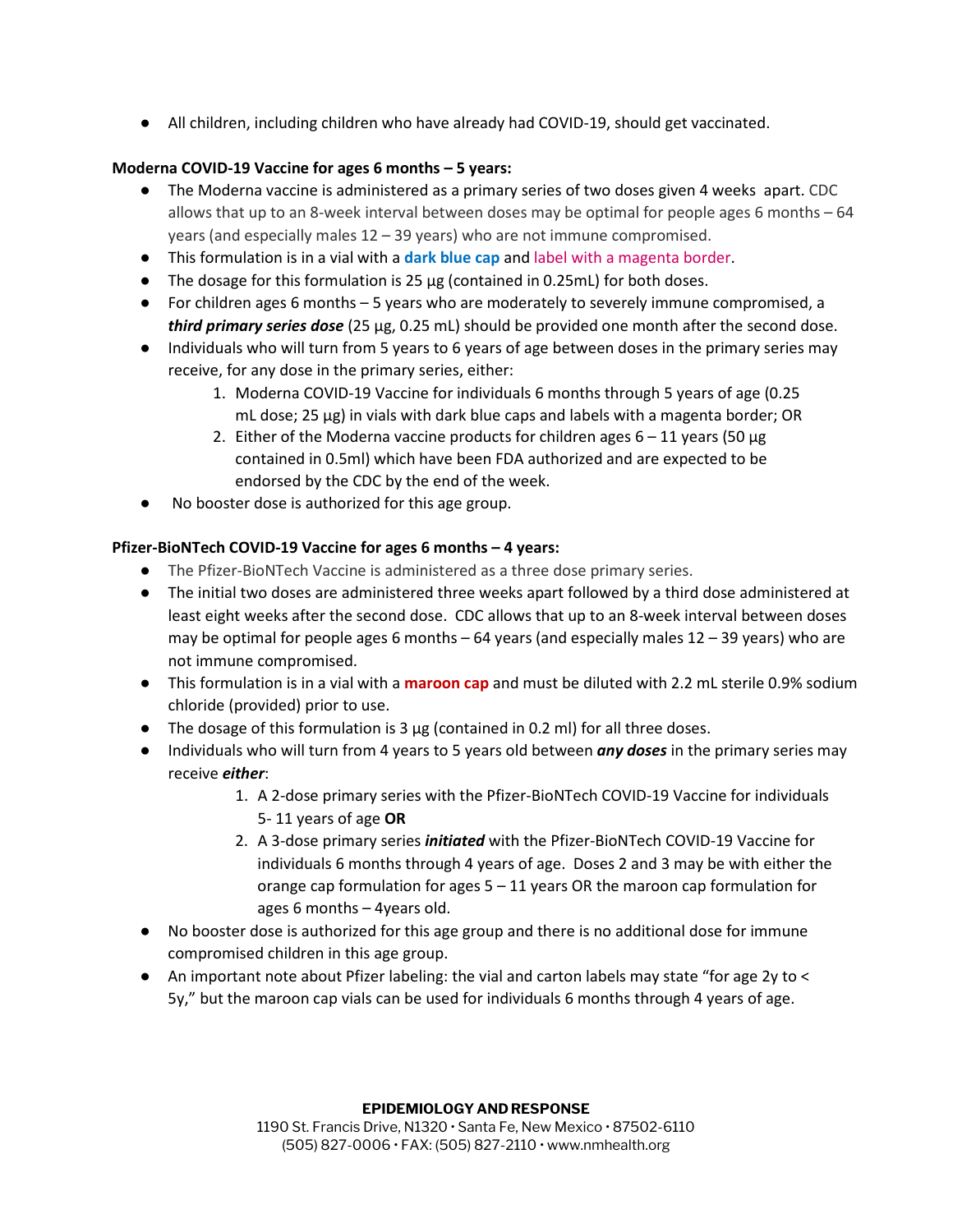

MICHELLE LUJAN GRISHAM Governor

### **Safety Considerations:**

- The FDA determined that the known and potential benefits of the Moderna and Pfizer-BioNTech COVID-19 vaccines outweigh the known and potential risks.
- Children may experience fewer side effects than adolescents or young adults. Local side effects noted in the vaccine trials included pain, swelling, and redness at the injection site, and axillary or inguinal lymphadenopathy. Systemic side effects included fever, fatigue, headache, chills, myalgia, arthralgia, irritability, crying, sleepiness, and loss of appetite.
- Based on epidemiology of myocarditis and safety monitoring in children ages 5-11, myocarditis after mRNA COVID vaccination in young children is anticipated to be rare. There were no known cases in clinical trials for this age group.

## **Additional Considerations:**

- 1. COVID-19 vaccines continue to undergo the most intensive safety monitoring in U.S. history. Parents and caregivers can help monitor the safety of these vaccines by reporting their children's symptoms with the CDC's confidential monitoring system called v-safe: V-safe After [Vaccination Health Checker | CDC](https://www.cdc.gov/coronavirus/2019-ncov/vaccines/safety/vsafe.html)
- 2. The CDC encourages a shift in thinking from "don't waste a dose" to "don't waste an opportunity to vaccinate a child."

### **Access to Vaccine for children under five in New Mexico:**

- New Mexico COVID-19 vaccine providers can immediately implement the above recommendations.
- Providers can order vaccine in NMSIIS today and can expect delivery on June 27, 2022.
- The statewide registration app has been updated to allow scheduling for children 6 months and older. Parents and caregivers can schedule at: Get Vaccinated New Mexico | NMDOH [\(vaccinenm.org\)](https://goodtimes.vaccinenm.org/stay-ahead-nm/) or directly with their medical and pharmacy providers.
- Many pharmacies plan to vaccinate children ages 3 and older.
- Vaccine appointments can also be found on the CDC Vaccine Finder website[: Vaccines.gov -](https://www.vaccines.gov/) Find [COVID-19 vaccine locations near you.](https://www.vaccines.gov/)
- All providers are encouraged to provide office-based COVID-19 vaccines.

### **Additional Resources:**

- 1. Pfizer EUA for Providers[: Pfizer HCP FS 6m-4y Maroon 06172022 \(fda.gov\)](https://www.fda.gov/media/159312/download)
- 2. Pfizer EUA for Vaccine Recipients[: Pfizer Recipient FS 6m-4y Maroon 06172022 \(fda.gov\)](https://www.fda.gov/media/159313/download)
- 3. Moderna EUA for Providers[: 6m-5y-facts-HCP.pdf \(modernatx.com\)](https://eua.modernatx.com/covid19vaccine-eua/6m-5y-facts-HCP.pdf)
- 4. Moderna EUA for Vaccine Recipients: [6m-5y-facts-recipient.pdf \(modernatx.com\)](https://eua.modernatx.com/covid19vaccine-eua/6m-5y-facts-recipient.pdf)
- 5. Clinical recommendations from CDC are updated here: [Interim Clinical Considerations for Use](https://www.cdc.gov/vaccines/covid-19/clinical-considerations/covid-19-vaccines-us.html#booster-dose)  [of COVID-19 Vaccines | CDC](https://www.cdc.gov/vaccines/covid-19/clinical-considerations/covid-19-vaccines-us.html#booster-dose)